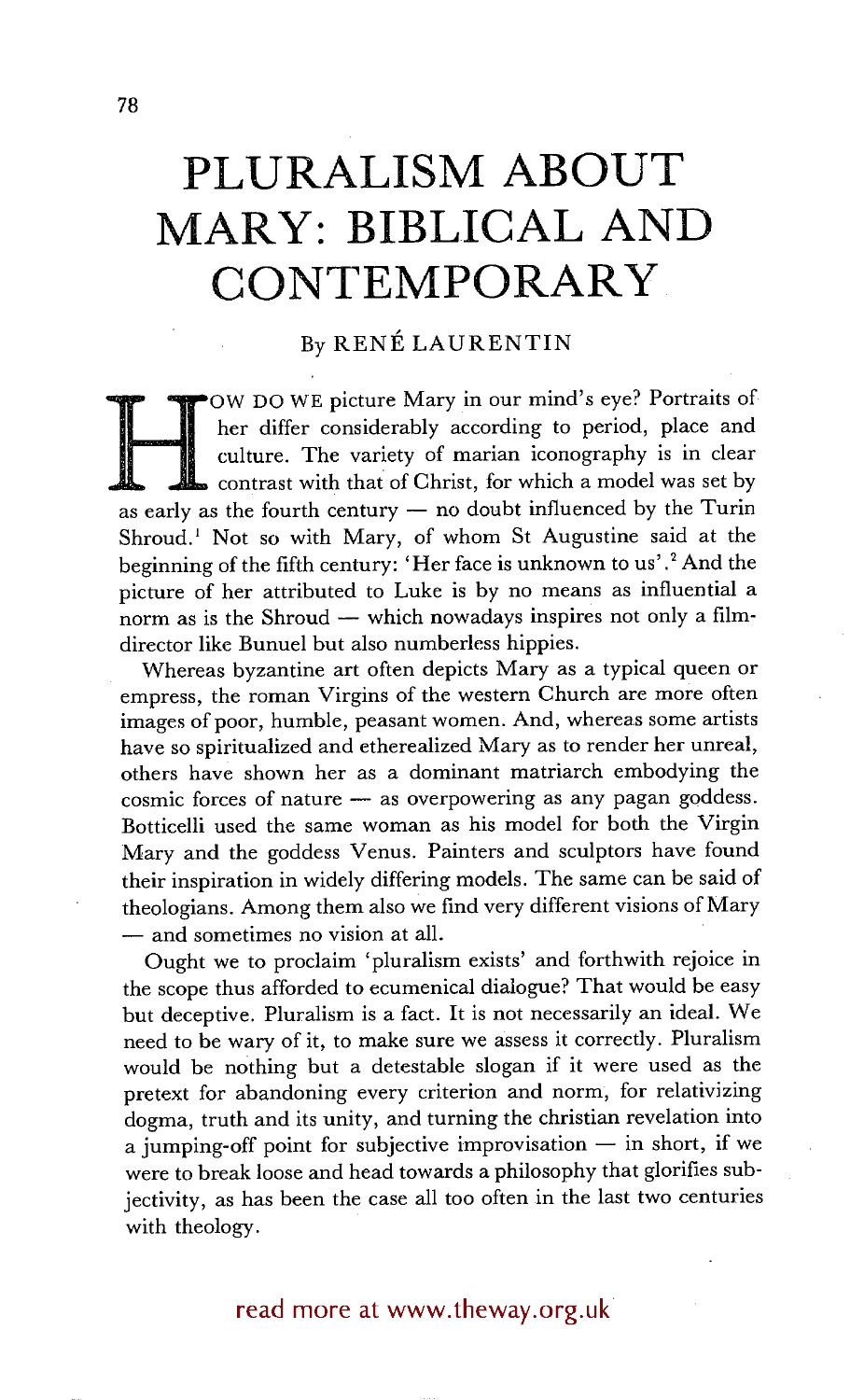On the other hand, any monolithic system would be illusory since it would fail to recognize a diversity which in large measure is quite legitimate. Both East and West can enlist the support of differing theologies, teachings, poetics, iconographies -- differing indeed, but nonetheless faithful to one and the same revelation. 'The spirit bloweth where it listeth', and 'there are many mansions' we might say, applying to this context two sayings of Jesus according to St John. In short, pluralism itself is subject to norms and criteria; it has to be assessed.

This being so, I would like to put one fundamental question. Is the teaching of scripture concerning Mary pluralist  $-$  objectively speaking? If the answer is 'Yes', that could give a great fillip to ecumenical dialogue. It would enable our differences and our legitimate freedoms of interpretation to be clearly set out  $-$  like a series of marker-buoys, landing-lights along the way, capable of transforming our confessional differences into differences of spirituality. This biblical pluralism (together with these confessional affinities which I first explored during a course I gave at Dayton University) has been accepted by my protestant colleague Professor Kretschmar; and the two of us collaborated fully in preparing the text on this subject which appeared in an ecumenical volume published in Germany to mark the 450th anniversary of the Augsburg Confession.

Needless to say there is not more than one Mother of Jesus; her name, Mary, is beyond doubt  $-$  even though Paul and John do not seem to know it, or at least do not disclose it to us.

## *The Silence*

Although according to Luke (Acts 1,14) Mary was present in the primitive Church of Pentecost, she did not feature in the preaching of those early days. The *Acts of the Apostles* shows that the subjectmatter of the witness and *kerygma* was confined to the public life of Jesus 'from the baptism of John until the day when he was taken up from us' (Acts 1,22).

The primitive preaching was to remain faithful to this pattern, as can be seen from what *Acts* tells us of Peter's speeches (Acts 2,17-36; 10,36-43), and even from Paul's speeches too. The same is true of Mark's gospel. Questions about Christ's origin - his birth and childhood, the Incarnation -- lie outside the primitive *kerygma*; yet they are by no means 'late' (as some over-zealous extrapolators unjustly assert) because the kernel of the infancy narratives, which is very old, seems to have taken shape very early, as a matter of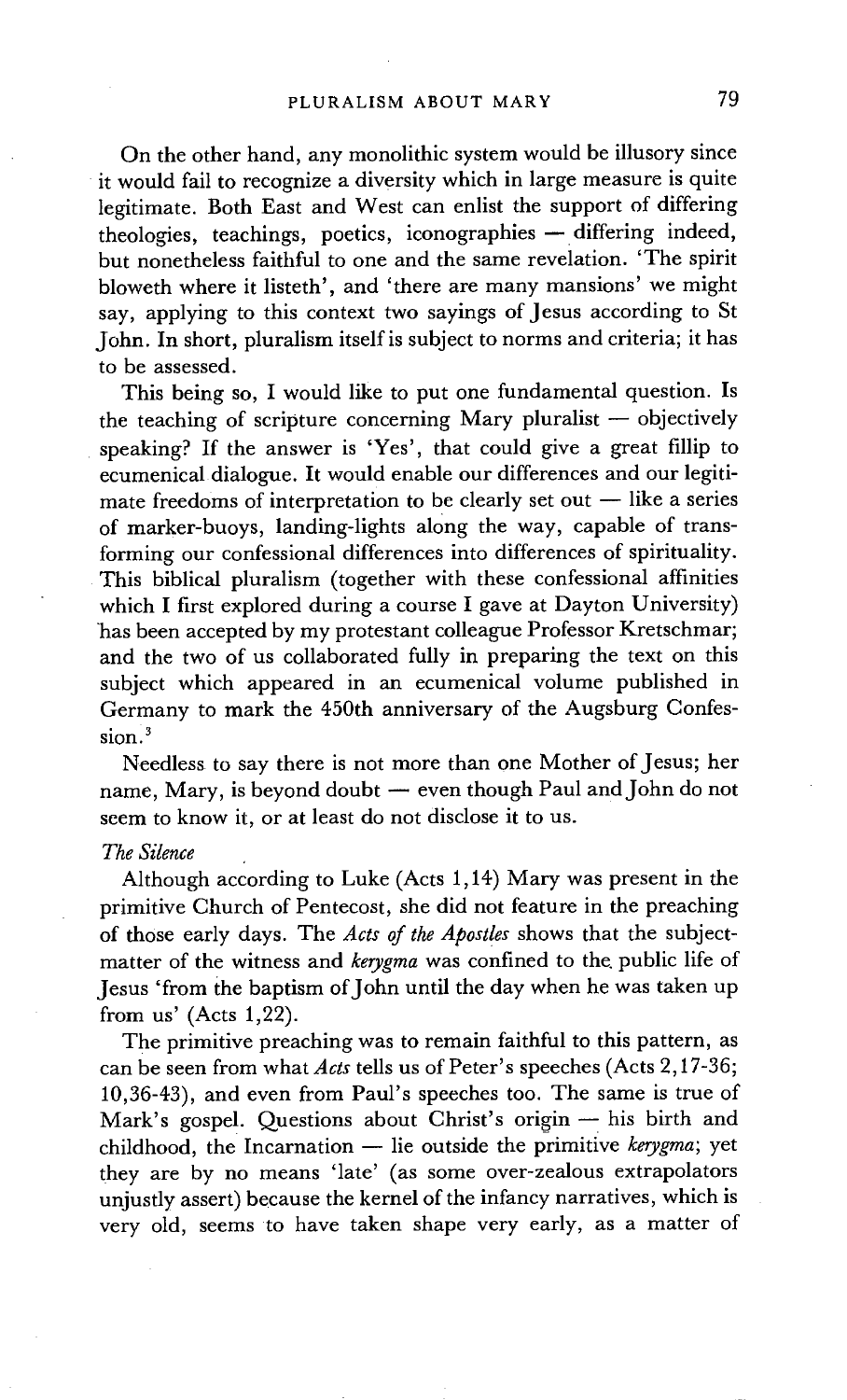personal conviction, among the primitive judaeo-christian communities.

In every one of the epistles (which constitute almost half of the New Testament) there is complete silence concerning Mary  $-$  apart from one single verse which we shall examine shortly.

I note this silence as a fact, without seeking either to exaggerate its importance, which may be fortuitous, or to dispute it like J. Massingberd Ford, Professor at Notre Dame, Indiana, who considers that Mary, together with John and Luke, provided the inspiration for the epistle to the Hebrews. 4

The main part of the synoptic gospels contains little of note concerning Mary. In Mark, the most primitive of the gospels, Mary is mentioned only in passing, and apparently dismissively. In Mark 6,1-6, Christ's fellow-countrymen refuse to believe in him precisely because he is only 'the carpenter son of Mary'. Their acquaintance with Jesus according to the flesh, clouds their vision of him according to the spirit. This scornful remark by the Nazarenes may be an allusion to the irregular birth of Jesus (that he was not the son of Joseph was well known to the village gossips) and it could be read in the same light as the stinging reply of Jesus's adversaries in John 8,41: 'We were not born of fornication'. Perhaps we have here the first witnesses to those jewish traditions which interpreted the unusual origin of Jesus as adulterous. Celsus declared him to be the son of a roman soldier called Panthera - this proper name being a curious anagram of the word *parthenos*, virgin.<sup>5</sup>

The other marcan text (3,31-33, common to the other two synoptics) makes it quite clear that Jesus's true family is made up of his disciples:

And his mother and his brethren came; and standing *outside* they sent to him and called him. And a crowd was sitting about him [in the house, cf 3,20] and they said to him 'Your mother and your brethren are *outside,* asking for you'. And he replied 'Who are my mother and my brethren?' And looking around on those who sat about him, he said 'Here are my mother and my brethren! Whosoever does the will of God is my brother, and sister, and mother'.

This text, setting flesh and spirit in opposition, gives spiritual family ties ascendancy over blood relationships. The opposition between the two groups is underlined by the contrast between those who are *'outside'* (the word occurs twice) and those who are 'about' Jesus, in the house with him, and on whom he looks *around* to make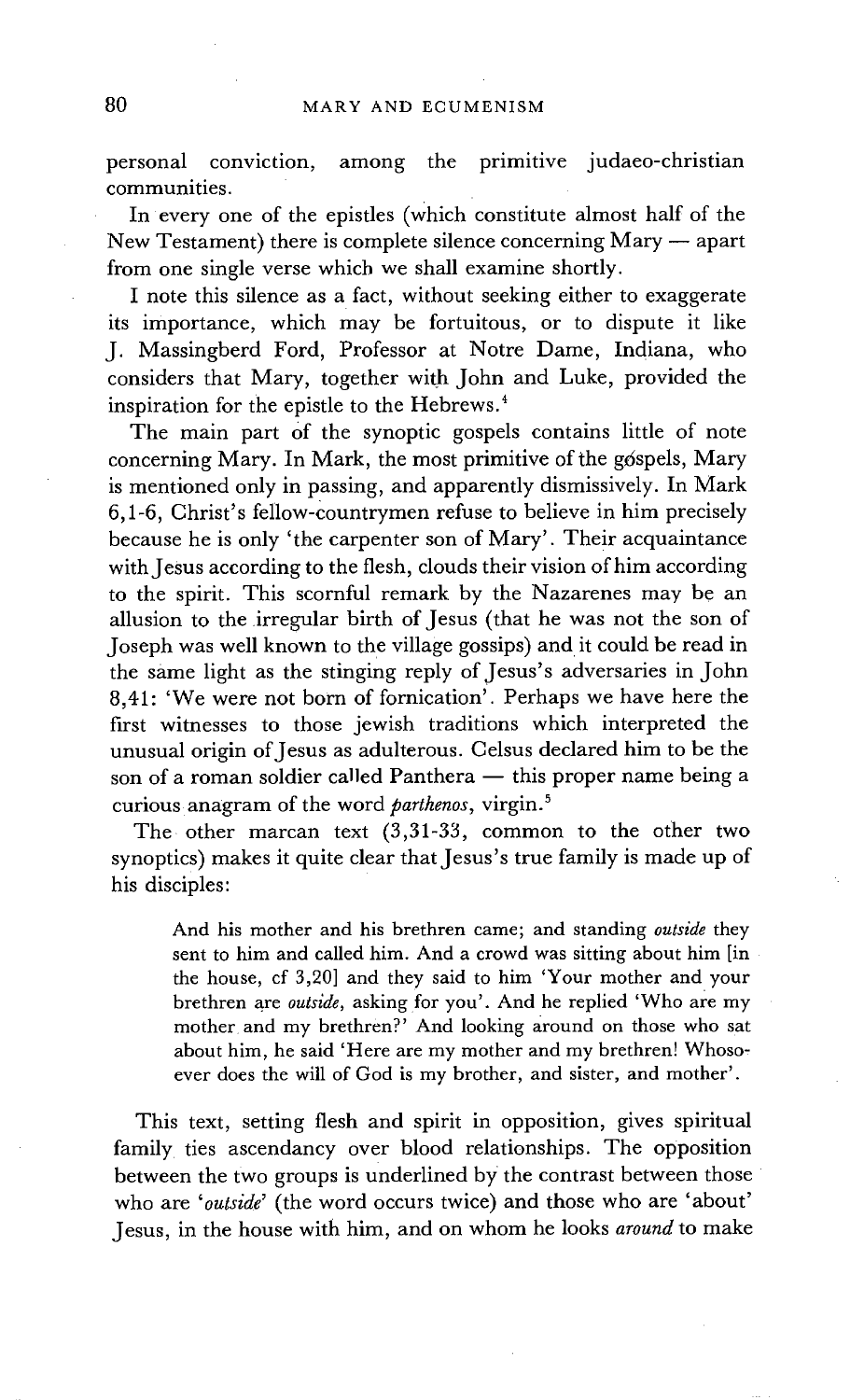the point that this is his orbit or his family circle. Luke softens the contrast by omitting to mention the looking around.

A third passage, proper to Luke (11,27-28), begins with praise of Mary from an enthusiastic listener: 'Blessed is the womb that bore you and the breasts that you sucked!' But he said 'Blessed rather are those who hear the word of God and keep it!' Here the intervention does not come from outside the circle of listeners. But the meaning is the same, so much so that some exegetes have tried to make this passage a doublet of the other.

If there were nothing beyond these texts, there would be nothing on which to found a theology of the Mother of Christ  $-$  or an Ecumenical Society of the Blessed Virgin Mary.

It is because they have no specific meaning that I have dealt with these texts under this initial heading of 'The Silence'. Although they attest the existence within history of a mother of Jesus, called Mary, living in Nazareth, they have no additional significance; all they do is warn us against *erroneous* assessments of Mary from a carnal standpoint.

What does merit our attention is the place assigned to Mary by Paul, Luke and John. Do the differences between these three lay the • foundations for a legitimate pluralism in theology and spirituality?

#### *Paul*

Although the epistles attributed to Paul occupy more than a quarter of the New Testament, in none of them is Mary mentioned by name; and only one verse, Galatians 4,4, remotely concerns her: 'But when the time had fully come, God sent forth his *Son*, come of a woman, come under the *law,* to set free those who were under the *law,* to make us *sons by* adoption'. We have not come here to explore the chiasmus 'Son-law-law-sons'. Or to examine the implications of the text. Some people consider that it tells us nothing about Mary. Others find in it an oblique reference to spiritual motherhood; for whereas the law, in St Paul's view, conjures up the negative image of a yoke from which mankind is to be freed, to relate a woman to the Son of God made man and to sons by adoption conjures up the positive perspective of what the Fathers were to call the 'admirable exchange' (admirabile commercium).<sup>6</sup> V. Cernuda,<sup>7</sup> who has explored the text more thoroughly than certain of his predecessors, detects in it an oblique reference to the virginal conception.

Paul does not say that Christ was born of a woman (the verb *gennaO)* but that he was come *(genomenos* from *gignomai)* of a woman.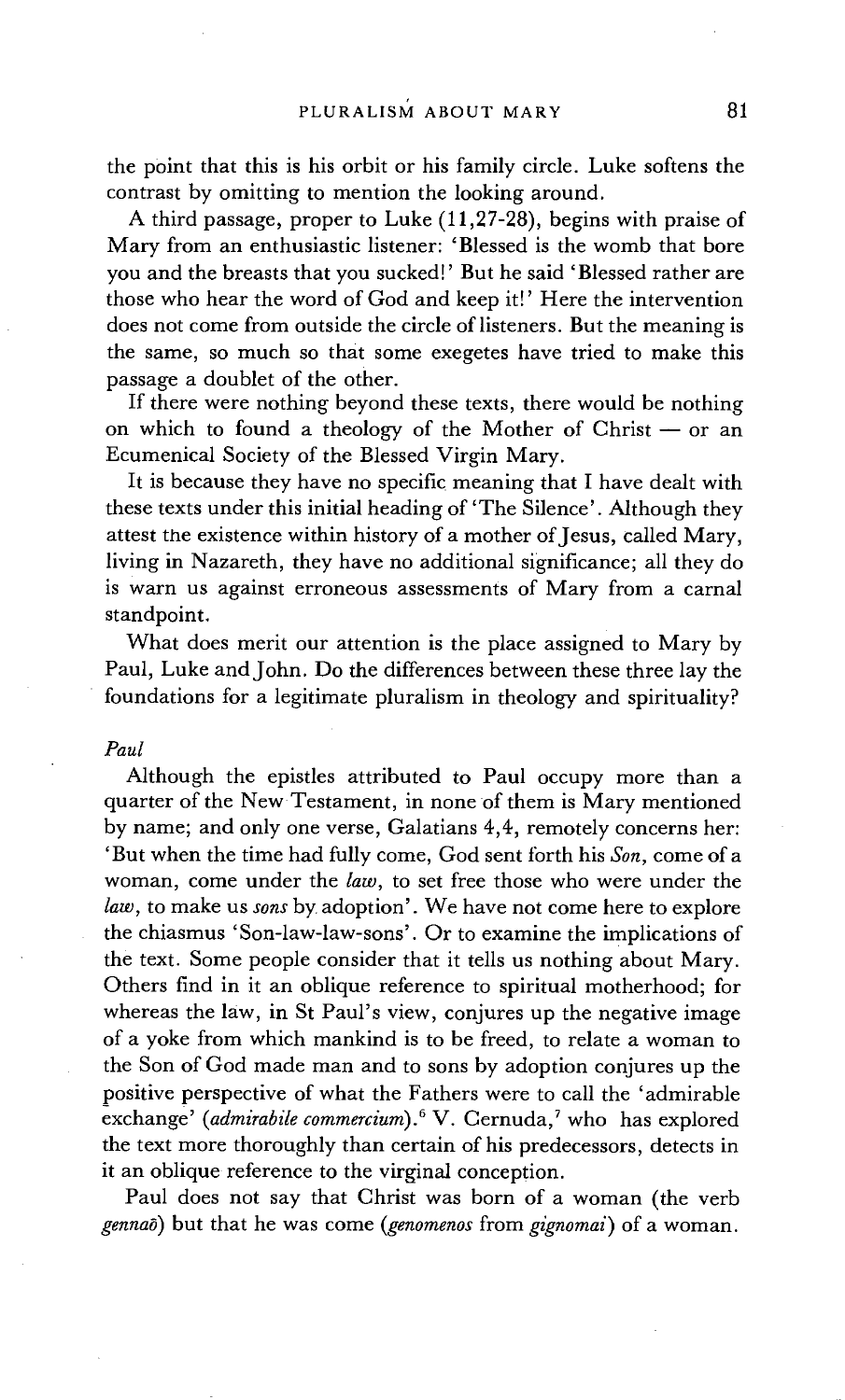That is one way of expressing what the Fathers were to convey, more explicitly, by 'he became what he was not, without ceasing to be what he was from all eternity'.<sup>8</sup> And what Thomas Aquinas was to establish in metaphysical terms: 'When we say *God became man,* we do not understand any change on the part of God, but only on the part of human nature' *(Summa* q 16, a 6, ad 2). According to V. Cernuda, this avoidance of the verb 'to be born' shows clearly how difficult it was for the concept of the Incarnation to fit into the thought-patterns of those days.

Analogous stylistic precautions are to be found in the main passages in Paul which touch on the Incarnation. If Paul does no more than attribute to Christ the *likeness* (Phil 2,7 and Rom 8,3) or *form* (Phil 2,7) of men, and if he says not that Christ *was born a man*  but *came to humanity,* this does not imply that, for him, the humanness of Christ was no more than apparent (as the Docetists claimed); it is a precaution intended to convey that the *becoming man* in the Incarnation in no way detracted from the *divine slate* of the Son of God. The same preoccupation is discernible in Galatians 4,4, where the reference to Christ's human origin is exclusively maternal.

Two important points characterize the position occupied by Mary in Paul's theology. First, the Incarnation is only rarely mentioned in Paul (Rom 1,3; cf 8,3; Phil 2,7; 2 Cor 8,9). Secondly, where it is mentioned by him it means, for him, the *kenosis* of the Son of God (Phil 2,7: *Hekenosen* means that Christ not only humbled himself but stripped himself, emptied himself in some way of his glory). This negative function of the Incarnation, according to St Paul, has prompted one protestant theologian, S. Benko, to consider that the first principle of any authentic mariology should be, following Paul, that the function of the Incarnation was to effect the *kenosis* (the humbling, the form of a slave) of the Son of God.<sup>9</sup>

Paul, whose conversion sprang from his vision and experience of the risen Christ, centres all his teaching on the Resurrection  $- a$ fulfilment of Christ far beyond the humiliations of the flesh. This perspective does not lack affinities with the perspectives of Platonism. The Incarnation now appears as a stage characterized by an impoverishment. When Jesus assumed 'the condition of our sinful flesh' (Rom 8,3), he 'became poor so that by his poverty we might become rich' (2 Cor 8,9). This path entailed experiencing death, in order to be highly exalted by contrast (Phil 2,9). In this perspective the part played by Mary emerges as a sort of prologue, comparable, in its deprivatory effect, to the law to which Jesus became subject.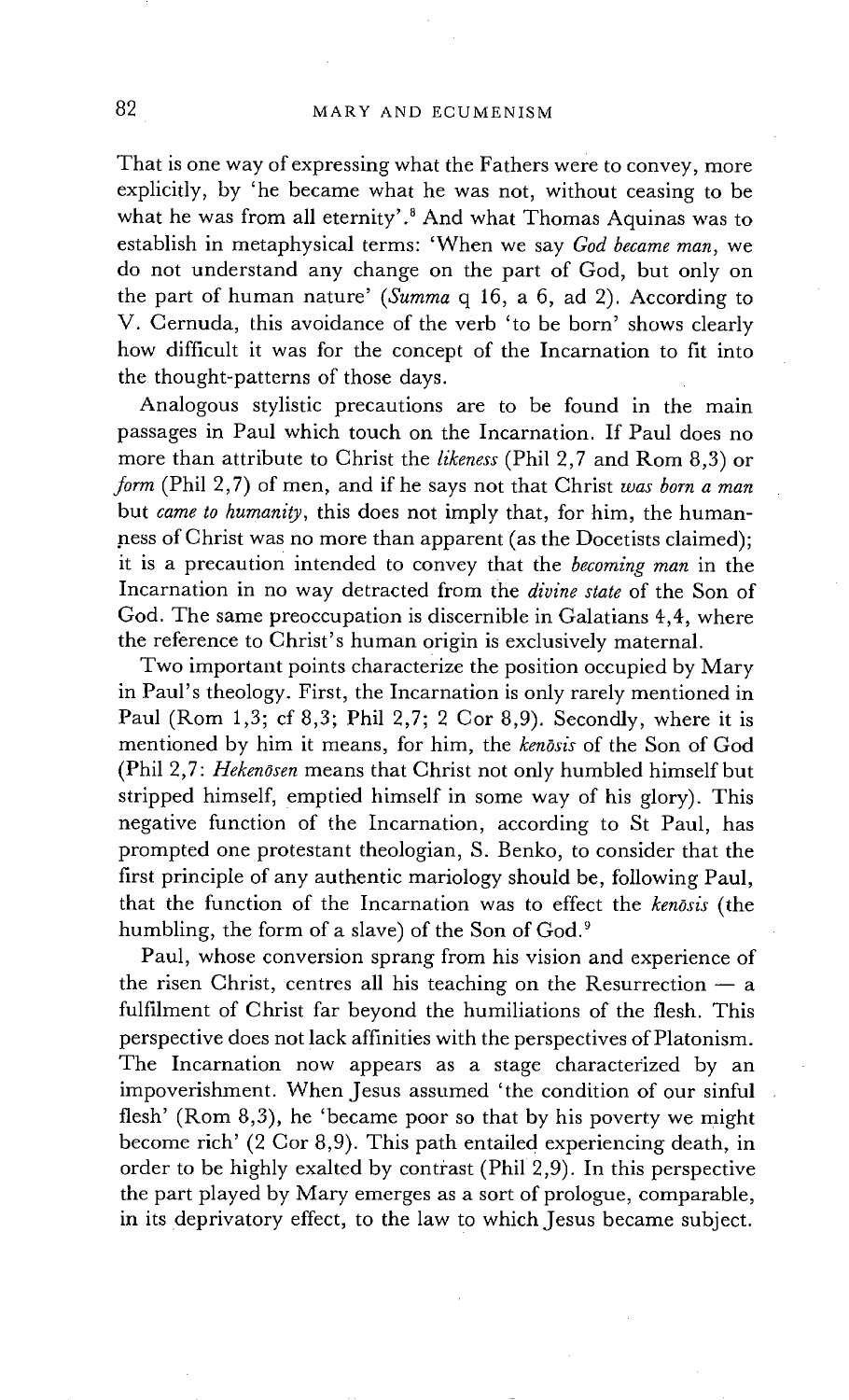That is why Mary is no more than a shadowy figure in St Paul's writing. This 'woman' makes her appearance only as the means of the Incarnation; she is not of course without significance in the context of our adoption (Gal 4,4), but our full adoption is a consequence of the Resurrection.

Following the lead of the apostle Paul the Reformation laid major stress on the risen Christ, who has to be known according to the spirit and not according to the flesh. Such a perspective sets a low value on the Incarnation. In recent decades a few Protestants have shown concern about this, treating it as a deficiency. Pastor J. L. Lebas wrote the following self-criticism in 1954: 'If, as is undoubtedly the case, Protestantism is going through a crisis, isn't this because our affirmation of the Incarnation is itself disembodied?' Hans Küng levels the same reproach at Karl Barth in his thesis on that great theologian: 'Man, and hence the Incarnation  $-$  Jesus Christ as  $man - are perhaps not taken entirely seriously'$ . Since then Protestants, especially Lutherans, have to a great extent revalued the Incarnation -- while certain *avant-garde* catholic theologians have been losing sight of its meaning. Such a trend is apparent when Christ is declared the sole mediator, on the basis of the Pauline saying *unus mediator* (to which Vatican II did justice in response to a concern already felt by Pius XII in his last years).

Hence the saying of Paul Tillich: 'Mary means nothing to a Protestant'.<sup>10</sup> Although nowadays such a statement would seem to call for a nuance or two, it does at least correspond with the minimal treatment accorded by Paul to Mary and the Incarnation, for which she figures in his writings as no more than the instrument.

### *Luke*

The catholic perspective is first and foremost a prolongation of that of Luke 1-2. Luke, the author of Acts, is the only hagiographer in the New Testament (if we disregard the sketchy beginnings in Hebrews).<sup>11</sup> He shines the spotlights on Peter and Paul, on Stephen the first martyr and on a number of exemplary Christians, both men and women. He does not forget to recall the presence of Mary in Acts 1,14.

Unlike Matthew, for whom Mary is a passive character, a womanobject, Luke presents her as loved by God, endowed with grace (1,28 and 30), freely engaging in a dialogue (1,29 and 34) which she brings to a close with an exemplary act of faith  $-$  in strong contrast with the speechlessness of Zacharias the priest, punished for his dis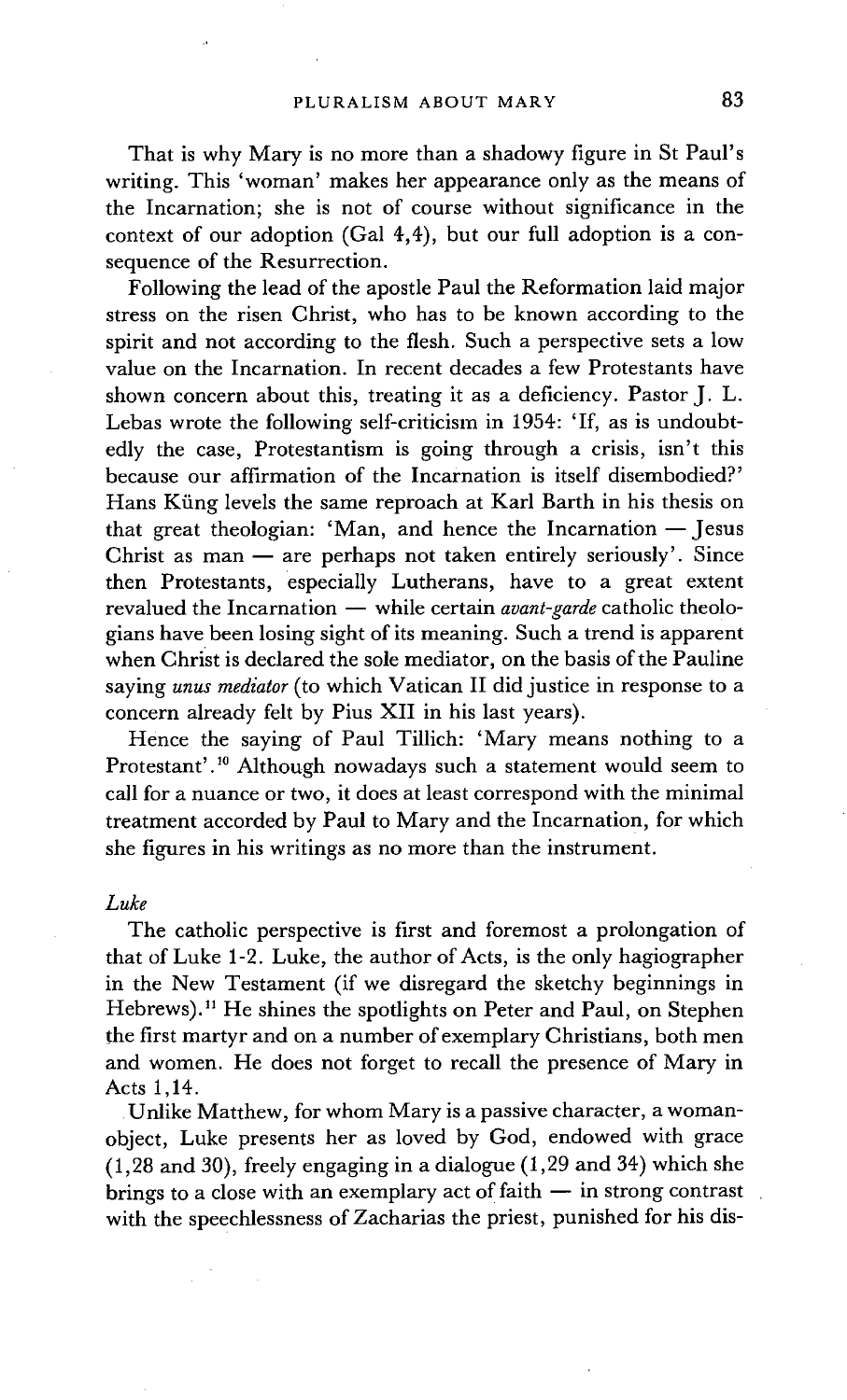belief. Luke certainly lends no weight at all to those feminist slogans which accuse the Church of exalting Mary, only in order to denigrate all other women. In Luke, women are the first beneficiaries of the coming of the Spirit, in the proto-Pentecost of the infancy of Christ (Mary, Elizabeth and then Anna the prophetess). Similarly they are the first witnesses of the Resurrection, and have to contend with the disbelief of the apostles. Moreover, Luke is the first gospelwriter to stress this, unlike Matthew and Mark. In Luke it is the man who is humiliated for having raised an objection: Zacharias is punished for having asked a question analogous to that of Mary. If Paul opines that women should remain silent in Church (1 Cor 14,34), he would seem to be contradicted by the sanction imposed on Zacharias: let the priest remain silent in Church.

Luke speaks openly of Mary's holiness. She is given a new name by God, a name of grace: *Kecharitomene,* object *par excellence* of God's favour, full of *grace* in a way that is unchanging, everlasting, definitive (shown by the Verb *charitoo* used in the perfect tense). She has 'found favour with God', remarks Gabriel (1,30). The *Holy* Spirit comes upon her. Her selfless response to God's gifts is not confined to her whole-hearted acceptance of her destiny: she at once embarks on a preparatory errand, like the promptly diligent servant she is  $(1,39-55)$ . That is why she is 'blessed among women'  $(1,42)$ , 'blessed for having believed' (1,45), so that 'all generations will call her blessed' (the same root *makaria* in 1,48). We may perhaps be surprised to find Luke placing Mary in the foreground  $-$  a position more befitting the Messiah. Nowadays we would be more careful to praise Jesus in the first place and Mary next, dependent on him. But Luke is hindered by no such precautions while Jesus is still hidden from sight. The same applies to his account of the visit of the shepherds: 'they found Mary and Joseph and the babe lying in a manger' (2,16). But the praise of her is not overdone. Although Mary is praised for her exemplary faith (1,45), she does not understand Jesus's first utterance (2,50) and accepts the trial of her faith by pondering things in her heart (2,19 and 51).

#### *John*

John the evangelist stands in clear contrast with Paul the apostle. For Paul, the Incarnation was essentially *kenosis;* for John it is glory: 'The Word became flesh  $\ldots$  we have beheld his glory' (Jn 1,14). The evangelist who lay close to Jesus's breast at the last supper (Jn 13,25) is even more insistent in his first epistle: 'That which we have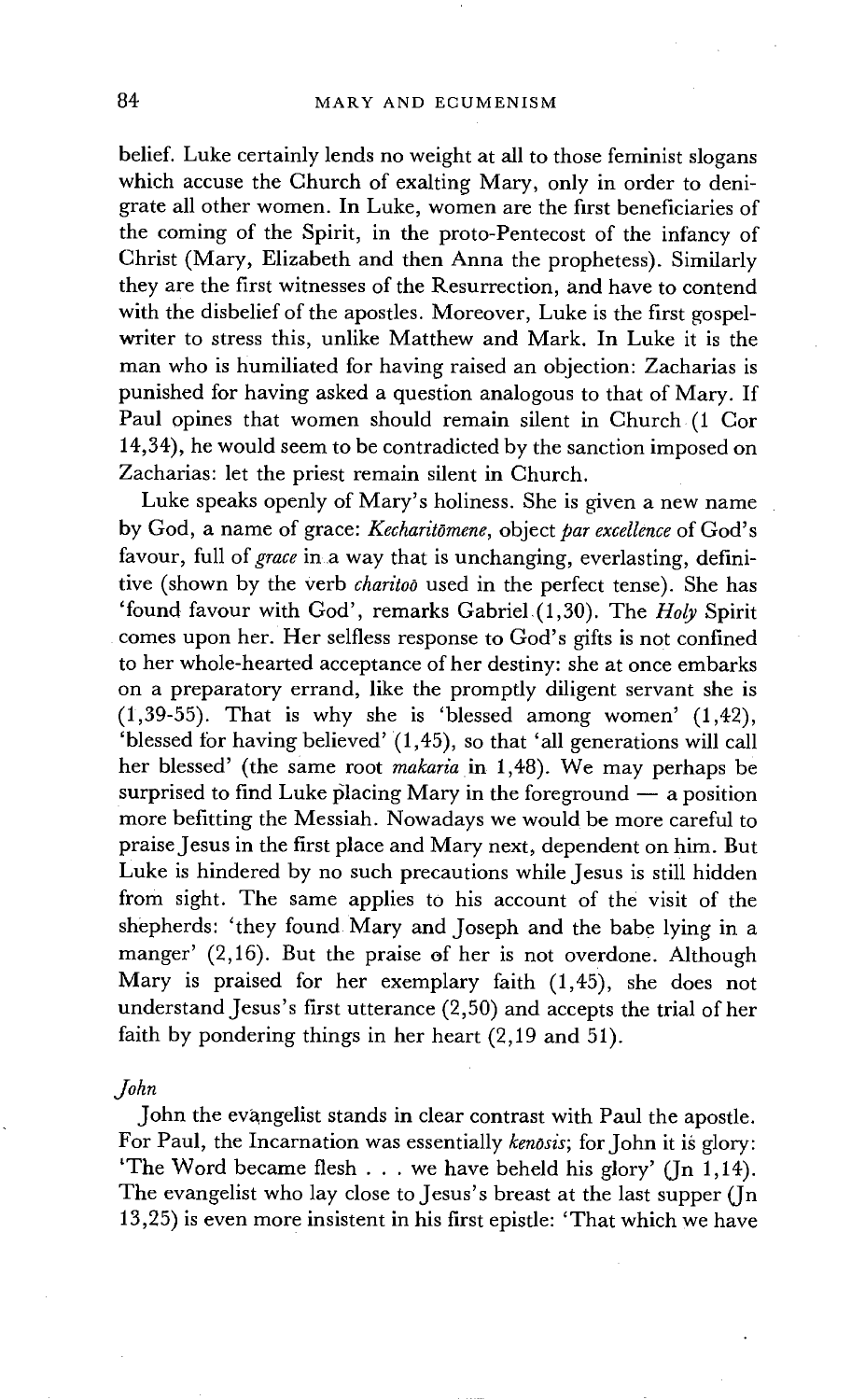heard, which we have seen with our eyes, which we have looked upon and touched with our hands *concerning the Word of life...'. .'.* What is more, whereas for Paul the cross marks the lowest depth of Christ's humiliation: 'he humbled himself and became obedient unto death, even death on a cross' (Phil 2,8), John sees the cross as the high point of glory and the tree of life. He feels no need to give an account of the Ascension, which he perceives in the cross itself. Hence his insistent repetition of Jesus's reference to being lifted up: 'I, when I am lifted up from the earth, will draw all men unto me' (Jn 12,32-33; cf 3,14; 8,28-30; 18,32). The *glory* of Christ is the Incarnation, and in the cross itself, is all-pervasive in eastern spirituality. This glory has an affinity with the mystery of the Transfiguration, which glows brightly in orthodox liturgy- and in some orthodox believers too. The deep impression made on me by the Patriarch Athenagoras was one of an icon in some way transfigured. Nor is his case by any means unique. A similar impression was made on me by the Eastern Catholic Patriarch, Maximos IV, one of the great figures of Vatican II.

#### *Word-made-flesh and Theotokos*

John's bold short-cut *The Word became flesh* is exactly paralleled in the formula which sums up, for the eastern Church, all devotion to Mary and which has to a large extent enabled the East to dispense with speculations and special devotions -- *Theotokos*.

This word is far bolder than the latin expression 'Mother of God', predominant in the West, which links the word *God* to the word *Mother* as a determinative. *Theotokos* is the greek equivalent of the coptic term *manou-ti,* first used in Egypt to designate Isis and applied to Mary (in a totally different and quite new sense), from the third century onwards.<sup>12</sup>

This formula effects a short-circuit, analogous with *the Word became flesh* (Jn 1,14). But John's formula is incomplete. To express the mystery in its entirety a different formula would be needed: *the Word became man* (and the East did have some difficulty over defining that Christ was by no means only flesh and blood, but that he had taken on a human soul and a human intelligence and will).

In the same way *Theotokos* brings together the two poles of the Incarnation: *God* and the *flesh,* immutable immortality and moral corruptibility.

This short circuit is not without one risk  $-$  a monophysite interpretation against which the East did react, though with some diffi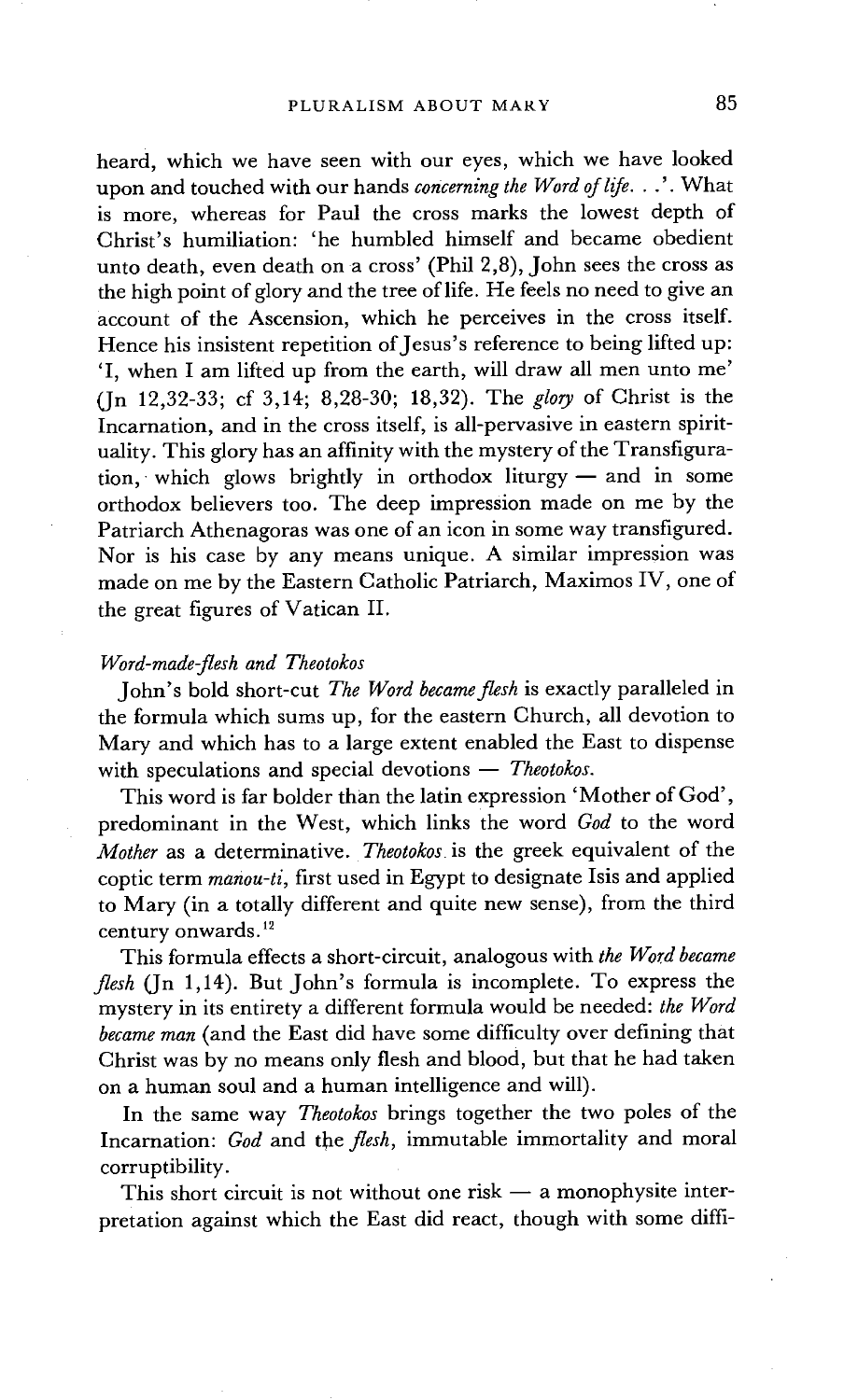culty. Thus the ecumenical Council of Constantinople adopted the formula of Cyril of Alexandria: *one nature* of God, the incarnate Word. j3 Given that the word *monophysite* means *one single nature* of Christ, Cyril's formula is, etymologically, monophysite, whereas Chalcedon clearly defined his two natures: the human nature and the divine nature.

*Theotokos* has become central and all-embracing in orthodox theology of the blessed Virgin. It is the *leit-motif* as well as the inspiration behind an infinitely varied ensemble of symbols. It is a title of glory centred on the Incarnation of Christ.

The title is johannine  $-$  not only because of its structural analogy with the formula 'the Word became flesh' but also because the following passage in John's prologue (Jn 1,13-14) refers to Mary:

... to all who did accept him he gave power to become children of God. To all who believe in the name of him who was born not of blood nor will of the flesh nor will of man but of God himself. The Word became flesh and he lived among us and we saw his glory, the glory that is his as the only Son of his Father, full of grace and truth.

In this text we see a kind of succession of births  $-$  three births or sonships. First  $-$  that of believers who become children of God. Next comes the mention of a birth characterized by three abrupt negatives: not of blood, nor will of the flesh, nor will of man, but of God. Such terms accord well with the virginal conception spoken of in Luke  $(1,2)$ , with which John's prologue is connected by both terms and ideas.<sup>14</sup> If we adopt the singular reading 'him who was born' (the earlier of the two to be attested), the virginal conception is referred to in the most obvious way possible. If we were to adopt the plural reading (which is retained in most manuscripts) the reference would again be to the birth of faith of believers, although in terms modelled on the virginal conception. Finally, John's attention turns to Jesus as only-begotten Son of the Father; here the birth is the eternal one  $-$  the birth which existed 'in the beginning' (Jn 1,1).

Is it right however, to say that John deals with *three* births -baptismal, temporal, eternal? An analytical turn of mind could certainly tempt one along that path. But John's concern is with one birth only  $-$  that of the only-begotten Son  $(1,14)$   $-$  which makes further progress within time: first made manifest at the Nativity and then, by an extension of the mystery of divine sonship, in those who believe. In this perspective the fact that Jn 1,13 wavers between the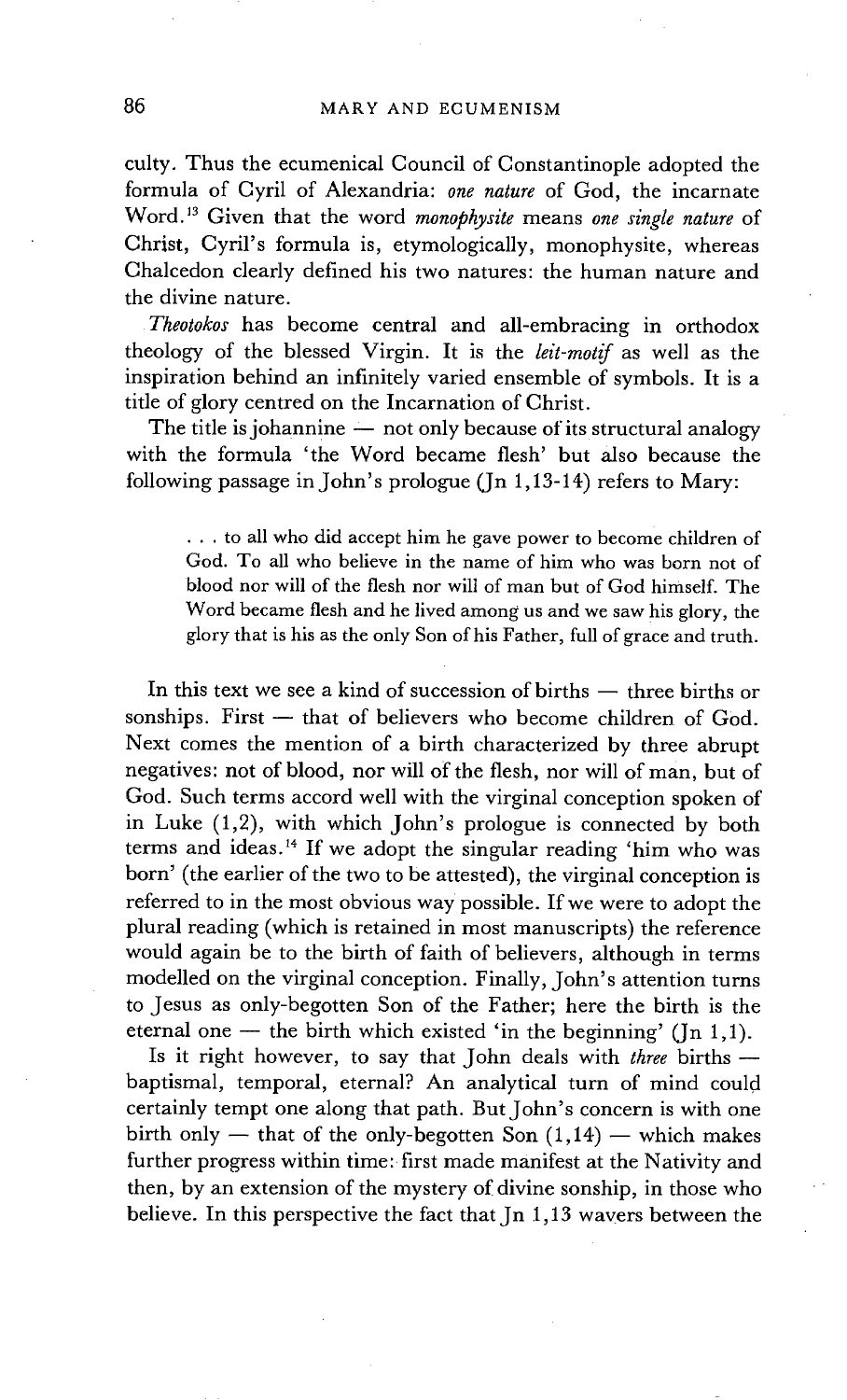singular and the plural  $-$  between the birth of Christ and the birth of believers  $-$  is explained by the meaning's own profound duality. But whichever reading we accept, the triple negative (not of blood, nor will of the flesh, nor will of man) would be incomprehensible if it were not in some way connected with the visible and tangible birth of the incarnate Word.

The same attitude determines the eastern Church's esteem for Mary's intercession when the wine failed at Cana  $($ In 1,1-11 $).$ There, notwithstanding Christ's negative response: 'What have you to do with me? My hour is not yet come' (Jn 1,4), Mary considers her plea to have been heeded and invites the servants to co-operate in the 'first of the signs' by which Jesus 'manifests his glory' in advance and lays a foundation for the faith of the disciples who 'believed in him' (2,12). Within the same perspective - which allows of no separation between the Jesus of history and the Christ of faith, or between the cross and the glory- Mary, *Theotokos* is symbolized in the Byzantine Mass by the first of the portions prepared at the offertory.

### *Conclusion*

In their treatment of the Incarnation and its links with the Holy Spirit and the communion of saints; Paul, John and Luke bear witness to three different perspectives differently rooted in their respective theologies. These three perspectives have in their turn inspired the dominant intuitions of protestant, orthodox and catholic theologies and spiritualities. It would of course be quite wrong to make any hard and fast distinctions. Clearly no one confession restricts itself to one part only of the inheritance while refusing the rest. It is more a question of one part predominating. To avoid any exaggeration let us underline what each of the three confessions has preserved from the two complementary poles of its privileged axis.

The Orthodox found in Luke the source of their prayer to Mary. Since the fourth century they have adopted, in the form of an invocation, the annunciation and visitation formulas (Lk 1,): 'Rejoice, full of grace, the Lord is with you, Blessed are you among women' (Lk 1,28 and 42). Invocation of Mary is common to both Orthodox and Catholics (since the fourth and fifth centuries respectively). This practice raises a problem for Protestants. Their reserve is not unfounded. The fundamental norm of the *lex orandi,* strictly observed in all eucharistic anaphora and (with a few rare modern exceptions) in the prayers at Mass, is for *the Father to be addressed*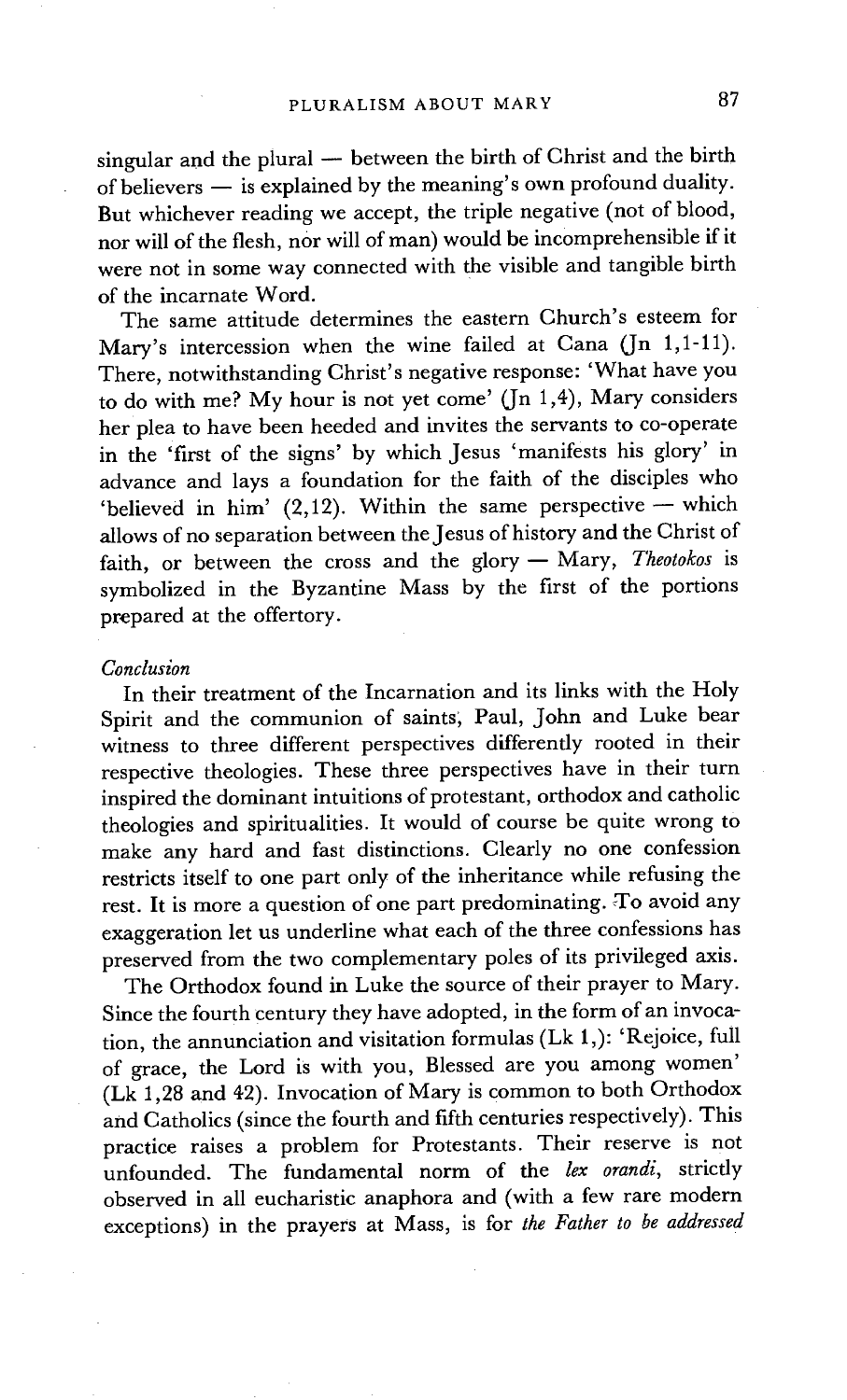*through the Son. 15* The very few Mass prayers addressed to Christ are recent ones. And not a single prayer is addressed to the Holy Spirit. In this basic form of prayer, Mary is not the recipient; she is only the motive. St Augustine invokes her only once, in *prosopopoeia*  (rhetorical apostrophe),<sup>16</sup> without a thought of that turning into a prayer. Direct invocation of Mary is still, even today, no more than a minor, secondary, complementary form of prayer, related not to worship of the one and only God but to communication within the communion of saints. Luther's enthusiasm for the gospel account of the Visitation, which he often preached about and commented on,<sup>17</sup> is all the more surprising in view of the fact that the eastern Church's calendar contains no feast of the Visitation; this was a fifteenthcentury creation of the western Church.<sup>18</sup>

Although none of the three confessional groups has confined itself within an enclave restricted to Paul, Luke or John, it must also be said that none of the confessions has by any means exhausted the possibilities of its preferred perspective. Protestants, for example, have perhaps been unable to discern in Paul all the implications of the Incarnation, their vision being to some extent clouded by cultural difficulties in the expression of this mystery, as Cernuda's work has shown.

I now have another question which I would like the Reformed Churches to answer: have they not tended to under-estimate the implications of the communion of saints in Paul by limiting them so strictly to the Church Militant  $-$  in reaction against sixteenthcentury abuses of devotion to the saints? According to St Paul, the integrity of Christ's body is not betrayed or diminished but revealed, enhanced, fulfilled in glory; this opens up possibilities for accepting the communion of saints not only on the earthly plane but also on the plane of glory where Mary is to be found.

Catholics were for a long time polarized by a mariology confined to Mary's privileges; they thus failed to appreciate Luke's admirable idea of Mary as 'Daughter of Zion', prophet of the revolution in her *Magnificat.* These ideas have now been brought to the fore again, not without decisive protestant collaboration (Sahlin, Herbert, Thurian on 'Mary, Daughter of Zion'). Luke also prompts the thought that Catholics (and perhaps Orthodox too) should not confine their esteem for Mary to her motherhood alone but should recognize her own individual existence  $-$  in which freedom, initiative and dynamism (Lk 1,39-56) both precede and go beyond the function of motherhood.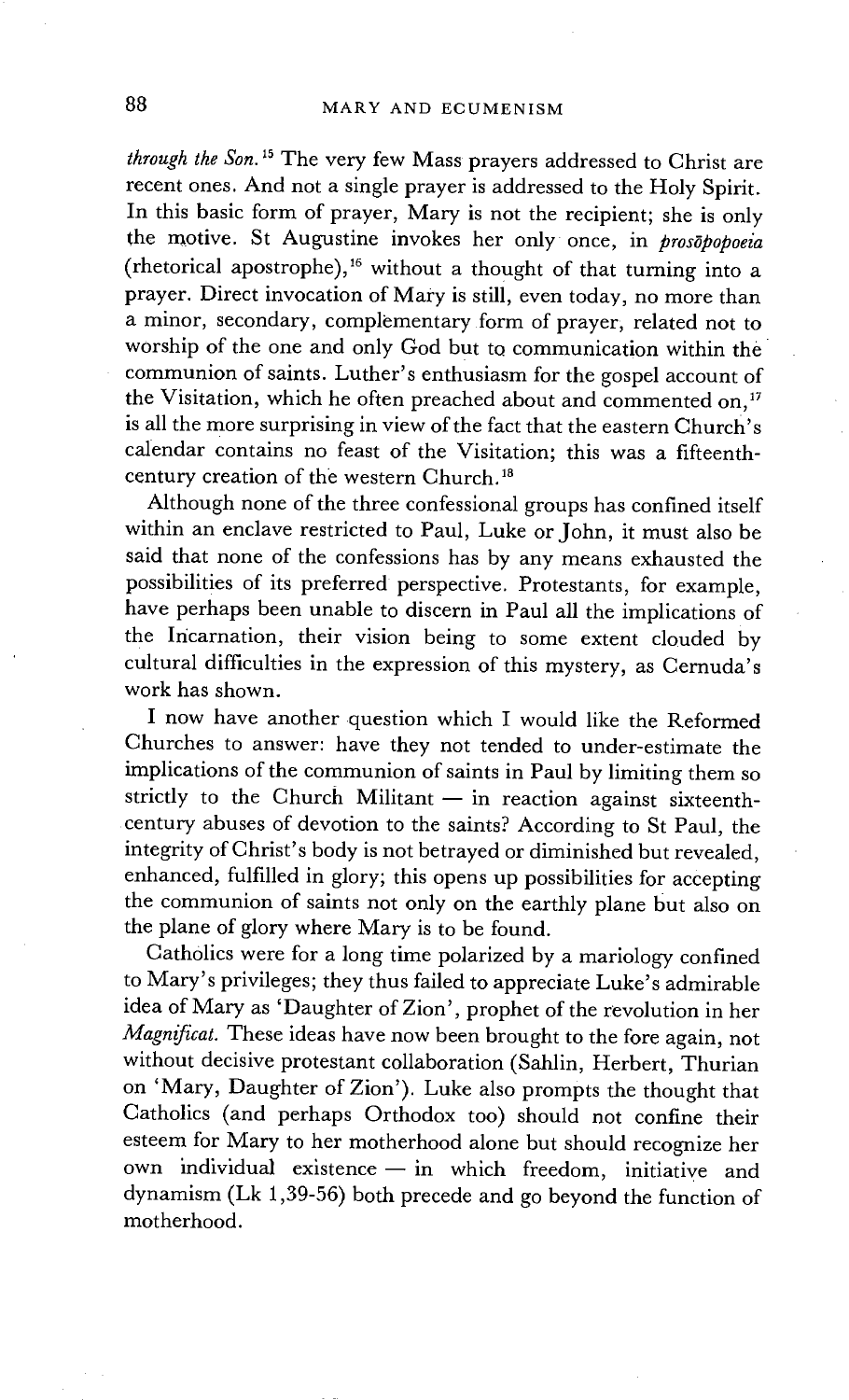Turning now to the eastern Churches, have they perhaps become too polarized on the single title of *Theotokos-* bound up with johannine incarnation theology and thence attributed to the one whom John himself calls 'the mother of Jesus'? The East seems to have been reluctant to respond to other johannine ideas. I am thinking first of the important place John accords in his gospel to women, making clear the new light in which Jesus saw them. Women have a structural place in John's gospel: they have an inaugural role at the beginning of each of the three books of the gospel — the Book of Signs, the Book of the Passion, the Book of the  $Resurrection - each of which begins with two episodes involving$ women.

*The Book of Signs* (Jn 2-10) begins with Mary's initiative which causes Christ to effect, sooner than intended, his 'first sign' on which the disciples' faith was to be founded ( $\text{In } 2,4-11$ ). And it is the samaritan woman who takes the good news of Jesus to her people (Jn 4,39-42). *The Book of the Passion* (Jn 11-19) opens with the twin approaches by the sisters of Lazarus, who cause Christ to recall their brother to life  $-$  a sign foreshadowing his own Resurrection (Jn 11,30-32). Then Mary's anointing of him symbolizes the anointing at his death and burial (12,7). Finally, *the Book of the Resurrection* (Jn 20-21), begins with the two episodes involving Mary Magdalene: she is the first to arrive at the empty tomb to which she leads the disciples (20,1-10), and the first to see the risen Jesus whom she proclaims to the disciples  $(20, 11-18)$ . 'Evangelist to the evangelists', commented St Peter Chrysologus. Also we should not forget the episode on Calvary (Jn 19,25-27) which has a different function in the structure of the gospel.

Greek culture, misogynous in some respects, played down St John's innovatory treatment of women: one has only to remember what some of the greek Fathers (such as Chrysostom, Cyril of Alexandria and plenty of others) had to say about the weakness or inconstancy of the fair sex, Mary included. That is why we find in some greek Fathers the idea that Mary sinned, through doubt or vainglory. John, no less than Luke, calls on us to leave such depreciation behind us.

There is a second point. Only rarely did the greek Fathers echo what John said about 'Mary, mother of the disciples' (Jn 19,25-27 and Apoc 12,17). In the gospel (Jn 19, 25-27) Jesus makes Mary aware that her motherhood is being transferred  $-$  from him to the disciple, type of every disciple. John does this with a most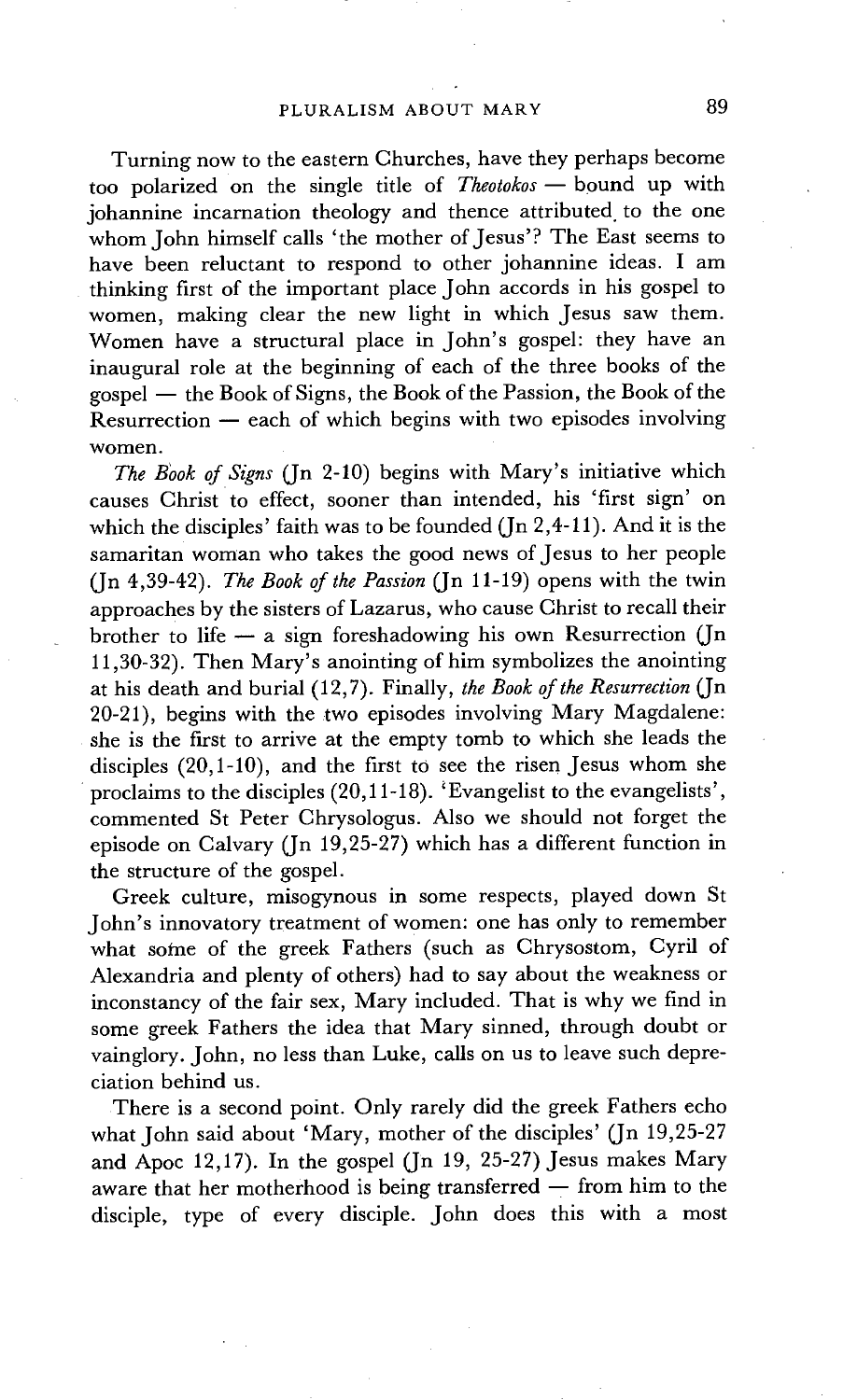remarkable interplay of pronouns: 'Standing by the cross of Jesus were *his* mother (and the other two Marys). When Jesus saw *the*  mother and the disciple whom he loved standing near her, he said to *the* mother: "here *isyour* son". Then he said to the disciple: "Here is *your* mother".

The possesive *'his* mother', in reference to Christ, is dropped from the second sentence where John merely says *'the* mother' (twice), in reference to nobody, as if this motherhood were unoccupied, vacant. Then a possessive re-appears, this time in reference to the disciple: *'your* mother'. Obviously Mary's maternal role as indicated by John must not be hypostasized. For him, it is above all the wounded side of Christ that gives birth to the Church and the sacraments; and this essential prerequisite must condition any assessment of Mary's maternal function in relation to the beloved disciple, and thus to every other disciple. But the idea does seem to find confirmation in Revelations (12,17 -- a chapter in many ways related to  $\text{In } 2,1-12$ and 19,25-27). 'The woman', mother of the Messiah 'who is to rule all nations with a rod of iron' (12,5), is shown as mother of the disciples in the last verse of the chapter where the dragon, furious at being unable to engulf her, 'went off to make war on *the rest of her offspring;* on those who keep the commandments of God and bear testimony to Jesus' (that is, the disciples. Revelations 12,17).

J. Jouassard, and then A. Wenger, who made a study of the spiritual motherhood in the greek Fathers from the beginning to the fifteenth century, were surprised by the rarity of texts dealing with this spiritual motherhood. Wenger went so far as to express his disappointment in a wryly humorous sally: 'Having gone through all these glorious titles they bestow on Mary, one might end up with the impression that for them Mary is everything *except* their mother'. We can no doubt take into account the humorous intention of that remark, just as we shall no doubt take into account the much greater awareness of Mary's spiritual motherhood apparent in present-day eastern writing.

It seems to me that Revelations 12, which is an echo of Genesis 3,15 and Isaiah 66,7 and has considerable affinity of ideas and teaching with John 19,25-27, could with advantage be given greater prominence within the perspective of the eastern  $Church - and of$ the latin Church too. The link established by John and the Book of Revelation between Israel (the Daughter of Zion) and the mother of the Messiah, enables us now to find the key to the typological association of Mary with the Church which is proper to these texts.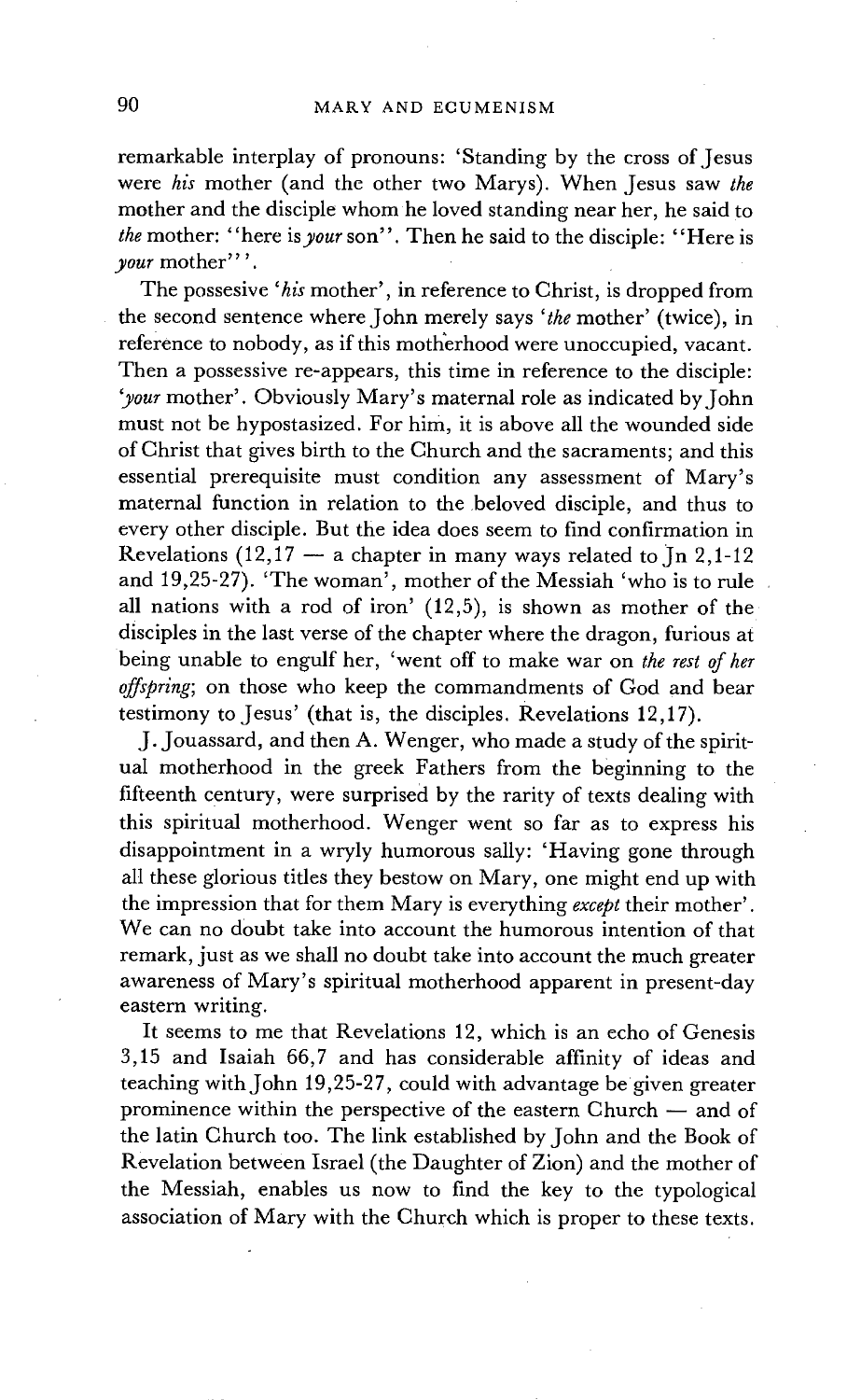**Revelations 12 shows both the glory and the cross within one and the same perspective: the Lamb is at the same time both triumphant and slain. The woman is a sign in the heavens but is persecuted on earth. In this contrast we find once again not only the gospel perspective of the cross of glory but also the link between Mary and Jesus's hour.** 

**Our ecumenical dialogue can therefore be stimulated and enriched by the pluralism of our inspirations drawn from Paul, Luke and John. This biblical pluralism concerning Mary can broaden our field of vision. It must not bring about scepticism nor any negative relativism. Instead it can lead to an open-minded re-appraisal of a fulness of light transcending the bounds of our individual horizons. The light may come to us through different intermediaries: Paul, Luke, John, but it has only one original source shining through our differing cultures and denominations: the one Holy Spirit.** 

#### **NOTES**

<sup>1</sup> The holy Shroud's influence on christian iconography from the end of the fourth century has been studied by P. Vignon, E. A. Wunschel, J. Wilson *(The Shroud,* ch. 12). Cf R. Laurentin, 'II volto del uomo della sindone e suo influsso sulla iconografia del Christo' in *Gesi~, figlio di Dio* (Rome, 1980), pp 59-86.

<sup>2</sup> St Augustine, *De Trinitate* 8, PL 42 962.

*3 Confessio Augustana* (Paderborn, 1980), pp 279-80.

4 'The Mother of Jesus and the authorship of the Epistle to the Hebrews', in *The University of Dayton Review* II (1975), pp 49-56.

5 Brown, R. E.: *The Birth of the Messiah* (New York, 1977), Appendix 5, pp 534-42.

<sup>6</sup> Among the most recently published studies are: Vanhoye, A.: 'La Mère du Fils de Dieu selon Galates 4,4', in *Marianum* 40 (1978), pp 237-47: S. Soll, *Storia dei dogmi Mariani* (Rome, 1981), pp 29-31. These important studies are perhaps too restrictive, given V. Cernuda's analyses cited below, note 7.

7 Cernuda, V.i 'La genesis humana de Jesu Cristo segfn S. Paolo', in *Estudios Biblicos* 36 (1978), pp 57-77, 267-89. This article is one in an important series (three on Lk 1-2 and Mt 1-2, one onJn 1,13-14 and one on Heb 1,6) which shows how the Incarnation made headway despite being alien to first-century culture. V. Cernuda concludes that 'St Paul knew of the virginal conception and handed it on . • . as an integrating element in the Incarnation, although this mystery does not in itself constitute a turning-point characteristic of pauline theology .... A fundamental christology and mariology emerge as from an encipherment or a delicate piece of filigree. It is neither illusory nor erroneous to discern the virginal conception belonging within the earliest christian faith .... The archaic character of the pauline formulae bears this out'.

<sup>8</sup> Texts on this subject can be found in Laurentin, R.: 'Sens et historicité de la Conception virginale', in *Mglanges Balic: Studia Mediaevalia et Mariologica* (Rome, 1971), pp 515-42.

9 Benko, S. : 'A new principle of mariology: the kenotic motif', in *Oikonomia Heils geschichte als Thema der Theologic,* Oscar Cullmann zum 65. Geburtstag. IIrsg. yon F. Christ. Hamburg-Bergstedt, II. Reich, Evang. Verlag, 1967; pp 259-72. The author has just produced (same publisher) *Mariologie in protestantischer Sicht* (english edition: *Protestants, Catholics and Mary),* the best informed protestant study known to me. The section on the kenotic principle, pp 129-44, which concludes it, is full of promise.